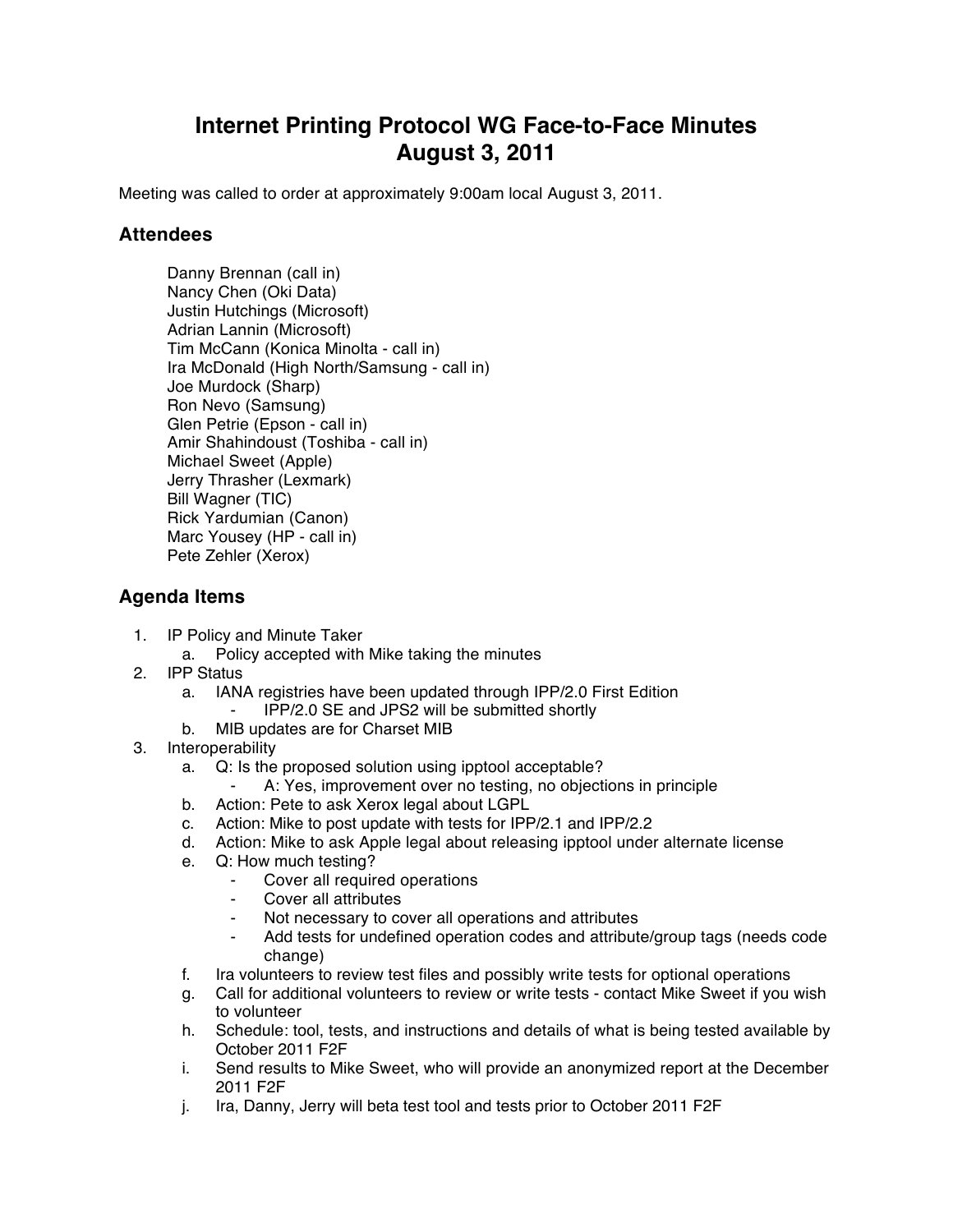- 4. PWG Media Standardized Names Second Edition
	- a. ftp://ftp.pwg.org/pub/pwg/general/wd/wd-pwgmsn20-20110802-rev.pdf
	- b. Make sure we have US English descriptive names for all media names.
	- c. Title page: "defined" instead of "currently presented", use RFC 3805 for Printer MIB, provide link to process 3.0, "for all PWG and other standards that reference particular media." not a supplement, authoritative lists, rewrite this
	- d. TItle: PWG Media Standardized Names 2.0 (MSN2)
	- e. Fix two-digit year in headers
	- f. All tables: Remove "standardized" or "standard" from captions
	- g. Look at updating intro based on abstract feedback.
	- h. Section 1: Add subsection about localization; common source names are listed in the media tables. Custom sizes can be formatted, etc. The media names are for the protocol, not for humans (already some text at the bottom of 1.1, but make it its own subsection Localization Considerations, provide cross reference link in I18N **Considerations**
	- i. Section 1.1: Update since we do address roll-fed media and don't want "may be added in the future"
	- j. Roll fed media how to do continuous print?
		- Recommendation for continuous print media length 0, submit jobs for each segment, use finishing option to cut (trim) on last page
		- Naming in MSN2, how to do it in JPS3
	- k. Section 2: Drop ASCII, IETF, ISO, add RFC reference for ABNF, US ASCII [ISO646- IRV]
	- l. Section 2: Drop "human-readable name" from definitions -> standard name
	- m. All references: Update to PWG/RFC form
	- n. All tables: Keyword -> Name
	- o. Media type table:
		- ⁃ Add cardboard, cardboard-foo
		- ⁃ Add disc, disc-foo
		- ⁃ Add metal, metal-foo
		- ⁃ Change "t-shirt" to "transfer", mention CUPS
		- JDF uses cd and dvd, no Bluray
		- ⁃ JTAPI just has disc
		- ⁃ Action: Ira and Glen to send additions from JDF and JTAPI to Mike
	- p. Drop Ref column, just include [REF] for applicable items
	- q. Section 3.1: Change to "vendor-media-type-com.example-xxx"
	- r. Section 4: Need JTAPI media color names
		- Action: Glen to color names and values to Mike
	- s. Section 4.1: Change to "vendor-media-color-com.example-xxx\_RRGGBB[AA]"
	- t. Section 4.2: Change to "custom-media-color-xxx\_RRGGBB[AA]"
		- Optional alpha to cover transparency
	- u. Section 5.1: Add "vendor", fix integer-part to allow for leading 0.
	- v. Section 5.1.1: Need to move to informative references, complete ABNF at a durable link, etc.
		- Update class to include roll and vendor
	- w. Authors: reduce to name and email for Ron and Tom, fix Harry Lewis, see if Jim is still at Sun (Oracle) and Roelof
	- x. Section 12: Clean up, drop last sentence from first paragraph
	- y. media-material: remove
		- Fig. 1. In registration for PWG 5100.5 IANA registration, but never defined<br>Action: Ira to remove media-material definition from IANA registration
			- Action: Ira to remove media-material definition from IANA registration
	- z. JPS2 also added media-type values sync with registry
	- a. Add media-back-coating, media-front-coating, media-grain, media-source, and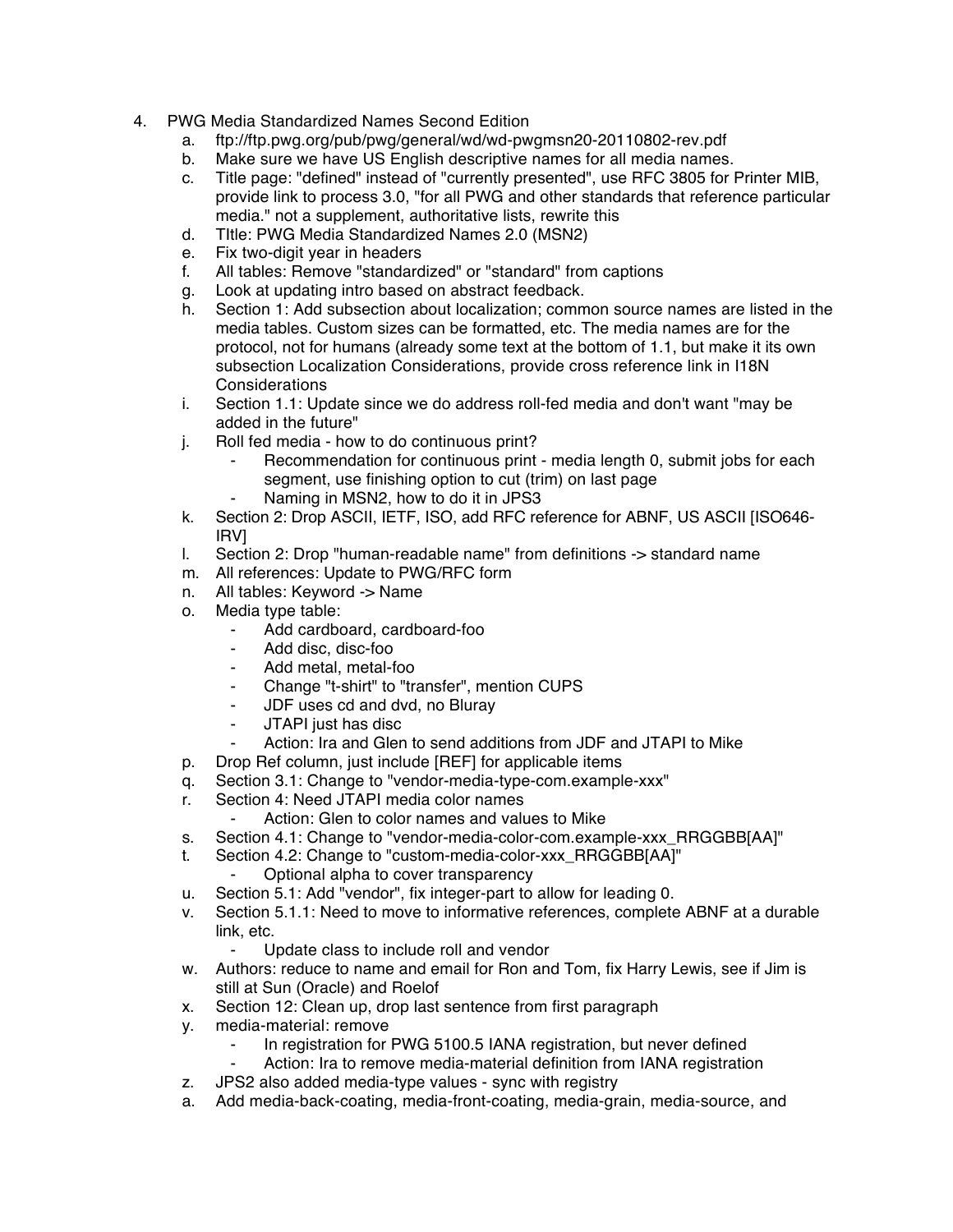media-tooth (assuming there are new values).

- b. Make sure we have media-preprinted and media-recycled values are reflected in media-type.
- c. Note that the current list of registered names are maintained by IANA
- 5. PWG Character Repertoire Supported
	- a. Make this as an errata to do the IANA registration
	- b. Ira volunteers to take care of this.
- 6. PWG Raster
	- a. ftp://ftp.pwg.org/pub/pwg/ipp/wd/wd-ippraster10-20110730-rev.pdf
	- b. Section 2.3: line 221: RFC 5234 not 2119
	- c. Add CUPS Raster [CUPSRASTER] reference at the beginning of each section.
	- d. Section 3.1: PWG IPP Everywhere project (without spec references)
	- e. Section 3: Reiterate rationale for selection of CUPS Raster here.
	- f. Also include discussion of OpenXPS.
	- g. Section 3.2:
		- Add use case for low-resource Client
			- Add use case for per-page overrides (embedded job ticket)
			- Add use case for printing over legacy interface (with out-of-scope for connectivity/transport/security/etc.)
	- h. Section 3.4: Fix numbering of design requirements
	- i. Start Section 4 on a new page
	- j. Add PWG element column to table 1
	- k. Section 4.3.2.1: Drop compatible resolution language, and PwgRasterDOCUMENTResolutionsSupported
	- l. Section 4.3.2.4: PwgRasterDOCUMENTTypesSupported
	- m. Section 4.3.3.5: Consider removing Margins and recommend usage of ImageBox.
	- n. Missing Collate from job ticket fields
		- ⁃ Action: Pete to investigate what SM element to use for collation
		- MultipleDocumentHandling, SheetCollate, JobCollationType?
	- o. Section 4.3? Document how overrides are handled
		- Document how pages are grouped into sets based on job ticket info
			- Also explain that  $0 =$  ignore for a job
	- p. Section 4.3.3.13: Fix reference title to MSN
	- q. Section 5: "This specification defines three new PWG Semantic Model elements in the <service>ServiceDescription group."
	- r. Section 5: Also update WKV's to use PwgRasterDocument\*WKV
	- s. PwgRasterDocumentTypeWKV (no "s")
	- t. PwgRasterDocumentBackside -> PwgRasterDocumentSheetBack
	- u. Separate the 5.1 list of keyword values for readability
	- v. Figure 5: switch to crooked smiley version and add arrow or some other indication of the feed direction/edge. Client vs. printer origin. Top of physical sheet.
	- w. Focus on "you just have to draw it this way"
	- x. Action: Mike to post the whitepaper on compression performance
	- y. Include compression stats in section 1.
	- z. Section 6: update attribute names.
	- a. Section 6: Add client/printer requirements for alternate bindings
	- b. Section 6.4: If the IPP Client supports receipt of scan data....
		- ⁃ Move this to a separate alternate binding use case.
		- ⁃ IPP Client for Printing
		- **Client for Printing and Facsimile**
		- **Client for Scanning**
- 1. IPP Job and Printer Extensions Set 3
	- a. ftp://ftp.pwg.org/pub/pwg/ipp/wd/wd-ippjobprinterext3v10-20110802-rev.pdf